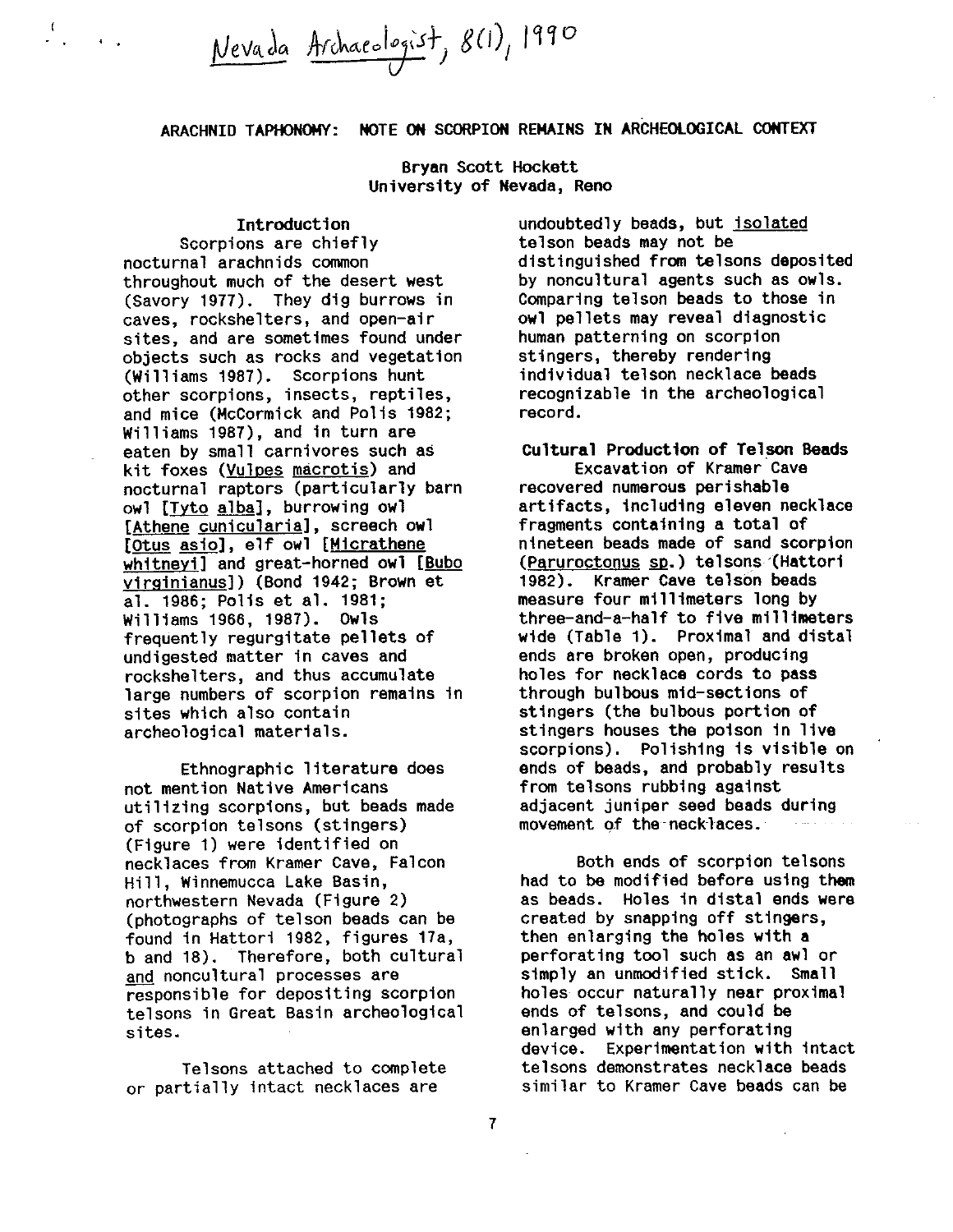$\mathcal{L} = \mathcal{H} \cup \mathcal{L}$  $\mathbf{r}$ 

 $\epsilon_{\rm g}$  and

 $\ddot{\phantom{a}}$ 

 $\bar{z}$ 

 $\mathcal{A}$ 

III. PROLES ARAGUNES



Figure 1. Scorpion nomenclature: A) telson, B) scleroma,<br>
C) legs, D) carapace, E) chelicerae,<br>
F) pedipalp segments, G) pedipalp chelae

\*Drawing reprinted from Savory (1977), courtesy Academic Press

 $\cdot$ 





 $\ddot{\phantom{a}}$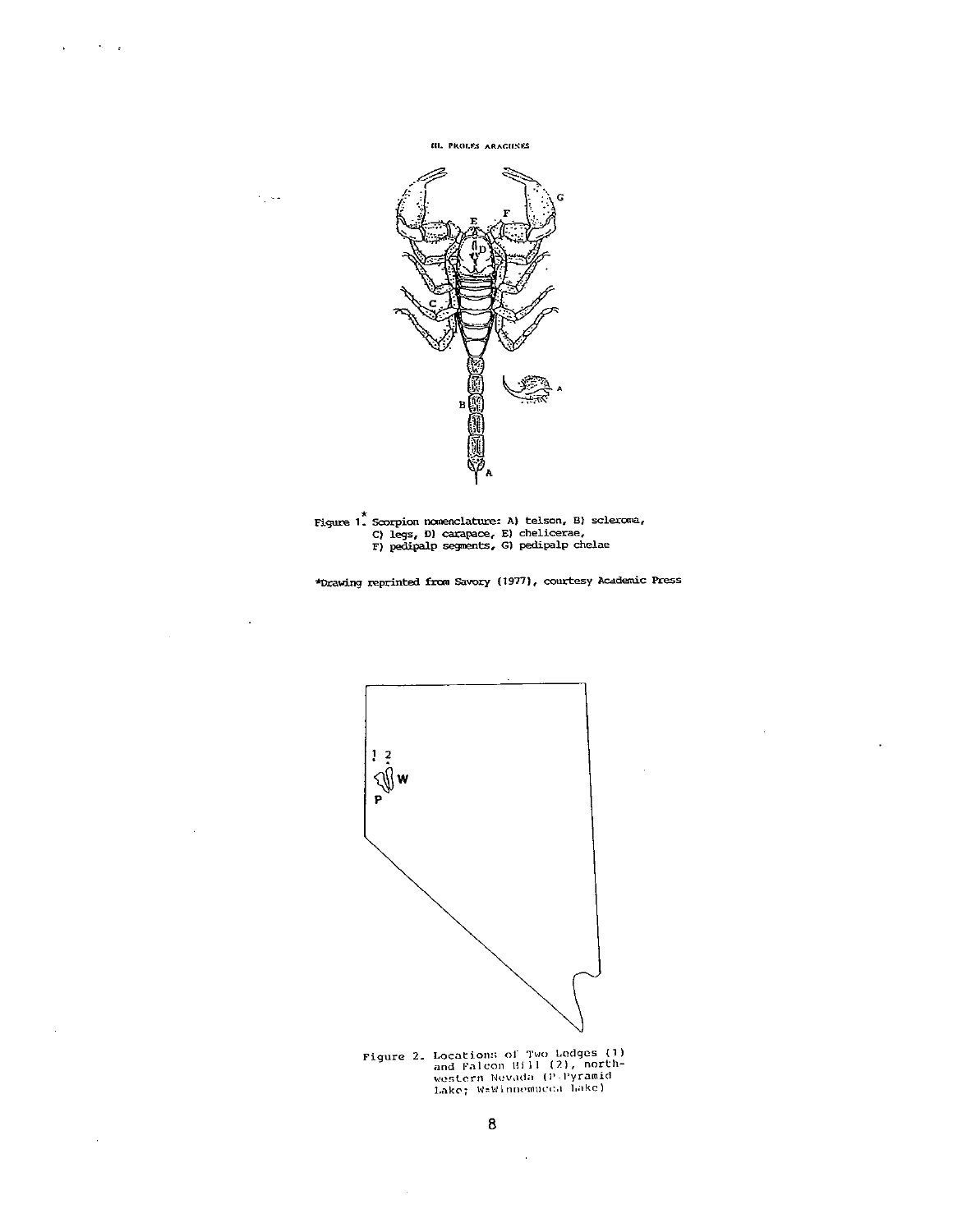| Table 1                         |       |  |
|---------------------------------|-------|--|
| Dimensions (mm) of telson beads |       |  |
| from Kramer Cave, Nevada        |       |  |
| length                          | width |  |
| Л                               | 3.5   |  |
| 4                               | 3.5   |  |
| 4                               | 5.0   |  |
| 4                               | 5.0   |  |
| 4                               | 5.0   |  |
| 4                               | 3.5   |  |
| 4                               | 3.5   |  |
| 4                               | 3.5   |  |
| 4                               | 3.5   |  |
|                                 | 3.5   |  |
|                                 |       |  |

created in approximately thirty seconds by snapping off stingers and perforating proximal and distal ends with a stick.

## Telsons From Owl Pellets

In 1988 I discovered numerous scorpion remains at Two Ledges, an active raptor roost located in the Smoke Creek Desert, several miles west of Kramer Cave (Figure 2). Two Ledges contains <sup>30</sup> intact barn owl pellets, 19,443 identifiable mammal bones and teeth, and 1,635 scorpion parts, including <sup>102</sup> telsons (Table 2). owls undoubtedly regurgitated pellets full of scorpion remains at Two Ledges; Hattori (1982) reported great—horned owls deposited scorpion remains in a similar manner at Kramer Cave.

| Table 2<br>Number of Identified Scorpion<br>Parts (NISP) From Two<br>Ledges, Nevada |             |
|-------------------------------------------------------------------------------------|-------------|
| Scorpion Part                                                                       | <b>NISP</b> |
| Telson                                                                              | 102         |
| Pedipalp Chelae                                                                     | 576         |
| Pedipalp Segments, Legs,                                                            |             |
| Scleroma                                                                            | 573         |
| Carapace                                                                            | 17          |
| Chelicerae                                                                          | 367         |
| Total                                                                               | 635         |

Telsons from Two Ledges are two distinct sizes. Large telsons are approximately 1.3 centImeters long by six millimeters wide, and belong to adult large hairy scorpions (Hadrurus sp.). Small telsons are six to eight millimeters long by three to four millimeters wide, and probably belong to young large hairy scorpions, and young and adult sand scorpions. Telsons of similar size are therefore found In owl pellets as well as on prehistoric necklaces from Kramer Cave, although 65 of the 102 telsons from Two Ledges (63.7%) are large hairy scorpions (all telson beads from Kramer Cave belong to sand scorpions).

Telsons from owl pellets do not resemble Kramer Cave telson beads. Two Ledges contains mainly Intact telsons, and <sup>88</sup> (86.3%) have intact stingers, although owlmodified telsons may also exhibit punctures or missing stingers, and occasionally crushed bulbous portions. Owl feeding behavior does not create large holes at proximal and distal ends of telsons, thus further modification Is required for bead production.

## Conclusion

Kramer Cave is the only Great Basin site reporting telson beads, which may reflect past inadequacies in archeological collecting techniques. For example, Hattori (1982:42) states: "Numerous, larger scorpion remains were observed in the back dirt of Shiners Site <sup>B</sup> [Falcon Hill, Nevada]." Ignoring individual scorpion telsons In archeological sites may be Ignoring actual artifacts. However, telson bead production may be restricted chronologically, and a phenomenon unique to northwestern Nevada. Hattori (1982) believes all artifacts from Kramer Cave date